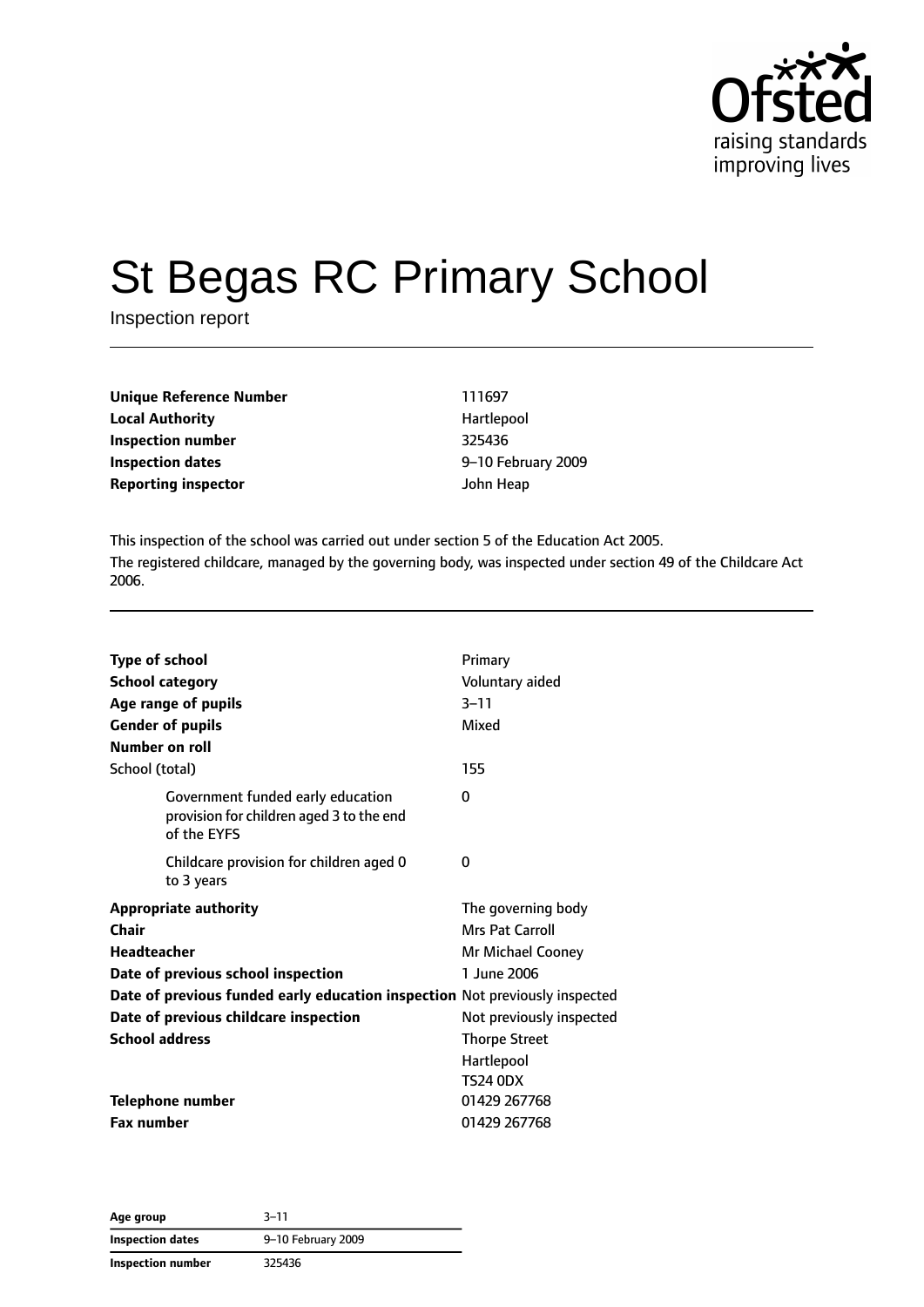.

<sup>©</sup> Crown copyright 2009

Website: www.ofsted.gov.uk

This document may be reproduced in whole or in part for non-commercial educational purposes, provided that the information quoted is reproduced without adaptation and the source and date of publication are stated.

Further copies of this report are obtainable from the school. Under the Education Act 2005, the school must provide a copy of this report free of charge to certain categories of people. A charge not exceeding the full cost of reproduction may be made for any other copies supplied.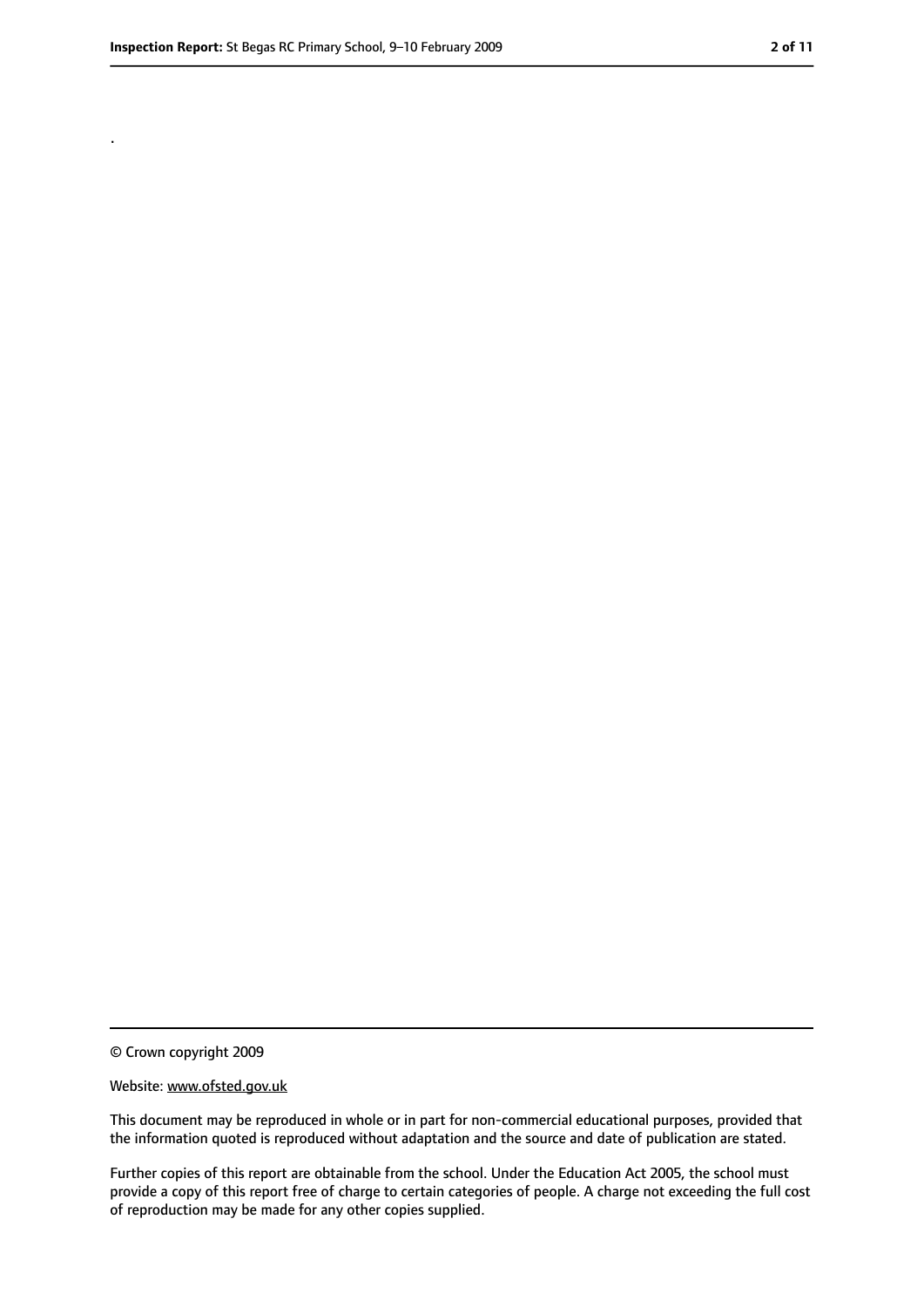# **Introduction**

The inspection was carried out by two Additional Inspectors.

#### **Description of the school**

This is a below average-sized primary school that serves an area with above average disadvantage. A broadly typical proportion of pupils are entitled to free school meals. Most pupils are White British and a very small number of pupils come from other ethnic backgrounds. None are learning English as an additional language. An above average proportion of pupils are identified as having learning difficulties and/or disabilities. The school provides for children's learning in the Early Years Foundation Stage in the Nursery and Reception classes. Recently, the school has undergone significant changes to both staffing, including the development of a new senior leadership team, and the premises.

#### **Key for inspection grades**

| Grade 1 | Outstanding  |
|---------|--------------|
| Grade 2 | Good         |
| Grade 3 | Satisfactory |
| Grade 4 | Inadequate   |
|         |              |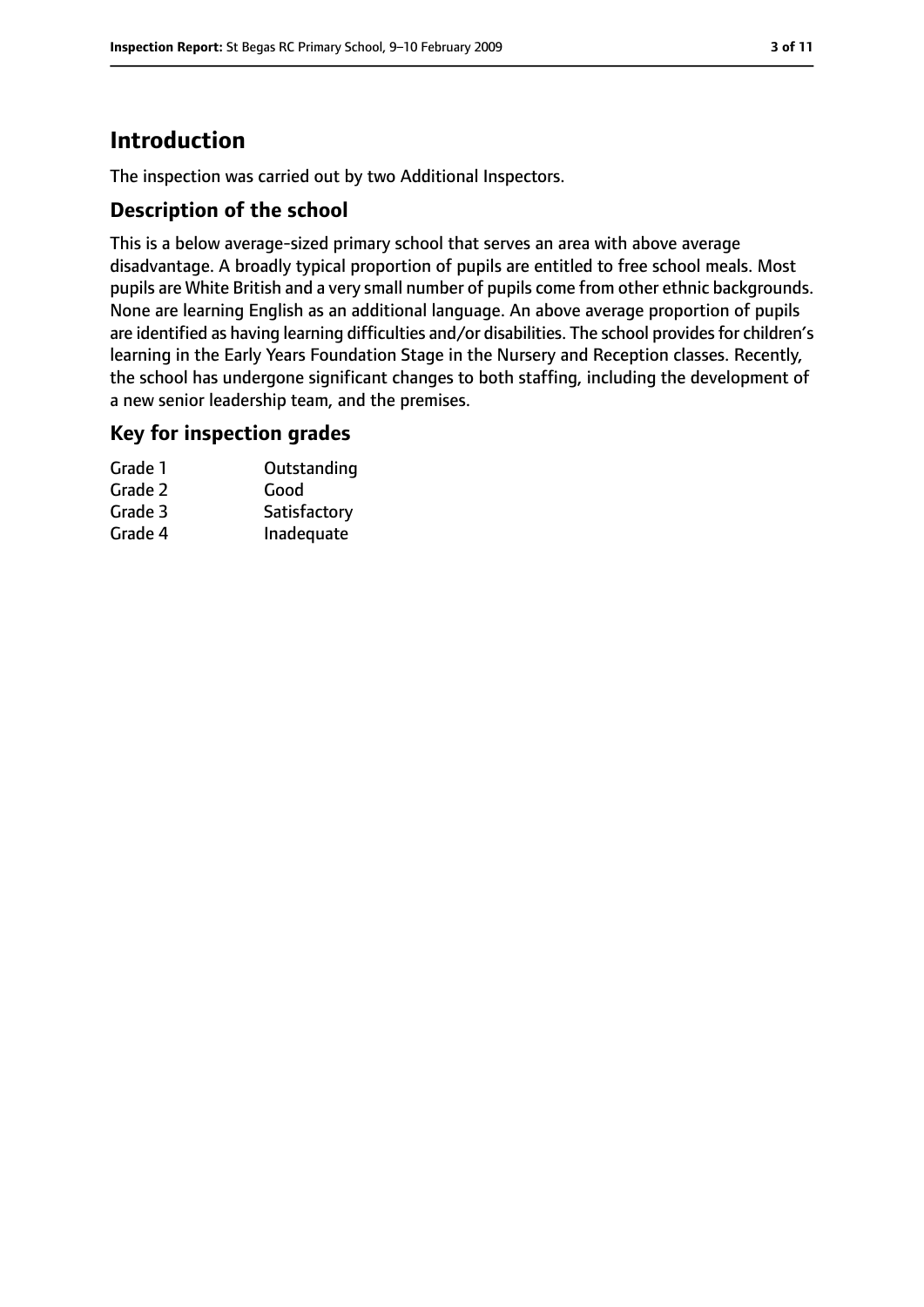#### **Overall effectiveness of the school**

#### **Grade: 3**

Inspectors agree with the school's evaluation that it is satisfactory and gives sound value for money. Pupils and their parents are clearly satisfied with the school's work and particularly the happy, caring atmosphere. Typical comments include 'My husband and I are very proud that our daughter received a place in the school' and 'I am really happy the way my son has been looked after.' Recent changes in staffing have meant that improvement has been slower than expected, particularly in making management more rigorous and developing assessment procedures. Recent initiatives have not had enough time to bring about sufficient improvement for the school to be judged good, as it was at the previous inspection.

Pupils' personal development, including spiritual, moral, social and cultural development, is good because of the school's caring atmosphere and the strong parts in the otherwise satisfactory curriculum. Pupils' strong moral and social development leads to both very good behaviour and attitudes to school and work. Pupils show a good knowledge and understanding of how to lead healthy and safe lifestyles. Pupils and parents agree that schooling is enjoyable and pupils' regular attendance supports this view. Pupils make a good contribution to school and local life through their links with the wider community, the established school council and the way they carry out day-to-day responsibilities.

Satisfactory teaching, learning and academic development promote average standards and sound achievement through the school. Children enter the Early Years Foundation Stage with a range of skills and abilities that are overall below those expected at their age. Despite satisfactory progress in Nursery and Reception, pupils join Year 1 with skills and abilities that remain a little below average. Pupils make satisfactory progress from Years 1 to 6 and reach overall broadly average standards, although the proportions of pupils reaching higher levels of attainment are relatively lower than they could be. Progress in Key Stage 2 could be stronger in English, mathematics and science, particularly for the more able pupils. The combination of very good attitudes and satisfactory academic progress mean that pupils are soundly prepared for their future.

There are strong elements to the teaching and learning in teachers' effective relationships that give pupils confidence to take part and enjoy lessons. Teachers' organisation and management of classrooms are good and this enables lessons to flow smoothly, in the best cases with brisk pace and clear challenge. However, there are also areas for improvement, particularly the ways in which pupils are guided and supported in their learning, and the use of assessment and tracking of pupils' achievements to match work and challenge to their individual needs.

Leadership and management are satisfactory. The headteacher has shown good leadership in stabilising the school after a period of significant staffing disruption. However, there is a lack of rigour and sharpness in maintaining the focus on improvement. Improvement planning identifies the right priorities but the indicators of success are not always clear or measurable. Key staff provide satisfactory, and improving support. Governance is satisfactory. Governors monitor teaching and learning to a degree, but their formal evaluation of the school's work lacks sufficient independence to hold the school fully to account.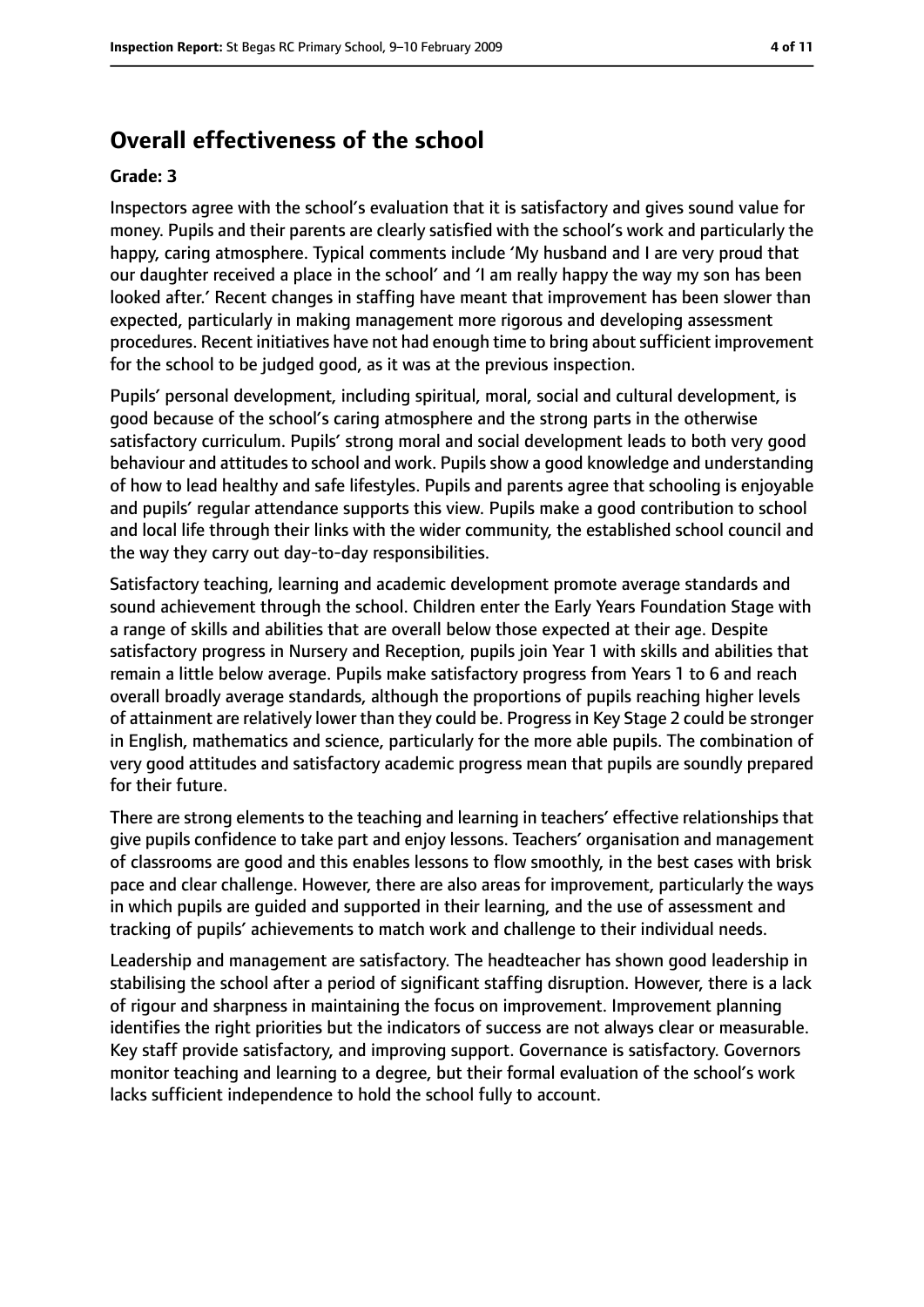#### **Effectiveness of the Early Years Foundation Stage**

#### **Grade: 3**

Provision is satisfactory and gives children a secure start to their education. Children enter the Nursery class with skills and abilities that are below what is typical for their age. Their personal, social and emotional development and communication and literacy skills are relatively weak areas of development. They settle well because of strong parental involvement and caring support from staff. This is further enhanced by the much appreciated 'wraparound care' provision which ensures consistent adult support. Personal development and well-being are good. Children behave very well and are keen to learn. Children quickly gain confidence, learn to play together, follow routines and start to take care of themselves. All children, including those with learning difficulties and/or disabilities, make satisfactory progress but they begin Year 1 with skills and abilities that are still a little below average. Staff promote a secure environment and children's progress is beginning to be checked regularly. They also offer the children a range of activities within the classroom, but sometimes these activities do not have a sufficient range of resources to allow children to make the progress they are capable of. Staff still lead too many activities rather than allow children to choose for themselves and sometimes the best use is not made of adult support which would help children make more progress. The outdoor learning area is not yet used to support all areas of learning equally well. Leadership and management are satisfactory and ensure that the new enthusiastic team of adults plan together and have a clear understanding of what needs to be done to improve.

#### **What the school should do to improve further**

- Increase progress in English, mathematics and science, particularly for the more able pupils.
- Make teaching, learning and assessment consistently good, particularly in the Early Years Foundation Stage and Key Stage 2.
- Improve the rigour and sharpness of monitoring, evaluation and planning for all aspects of school improvement.

A small proportion of the schools whose overall effectiveness is judged satisfactory but which have areas of underperformance will receive a monitoring visit by an Ofsted inspector before the next section 5 inspection.

## **Achievement and standards**

#### **Grade: 3**

Pupils' overall achievement is satisfactory. From below the expected levels of development on entering the Nursery, pupils reach broadly average standards by the end of Year 6. However, the proportions of pupils reaching the higher levels of attainment are below the national average.

By the end of Year 2, standards are broadly average. This is confirmed by the results in the 2008 national tests although reading and writing scores were generally stronger than mathematics. There is no significant difference between the results of boys and girls. The pupils with learning difficulties and/or disabilities are generally performing better than such pupils nationally. At the higher Level 3, writing results were average, but reading and mathematics scores were below average.

By the end of Year 6 standards are broadly average, in line with the school's own data and current standards in lessons and pupils' work. Analysis of national test data shows that although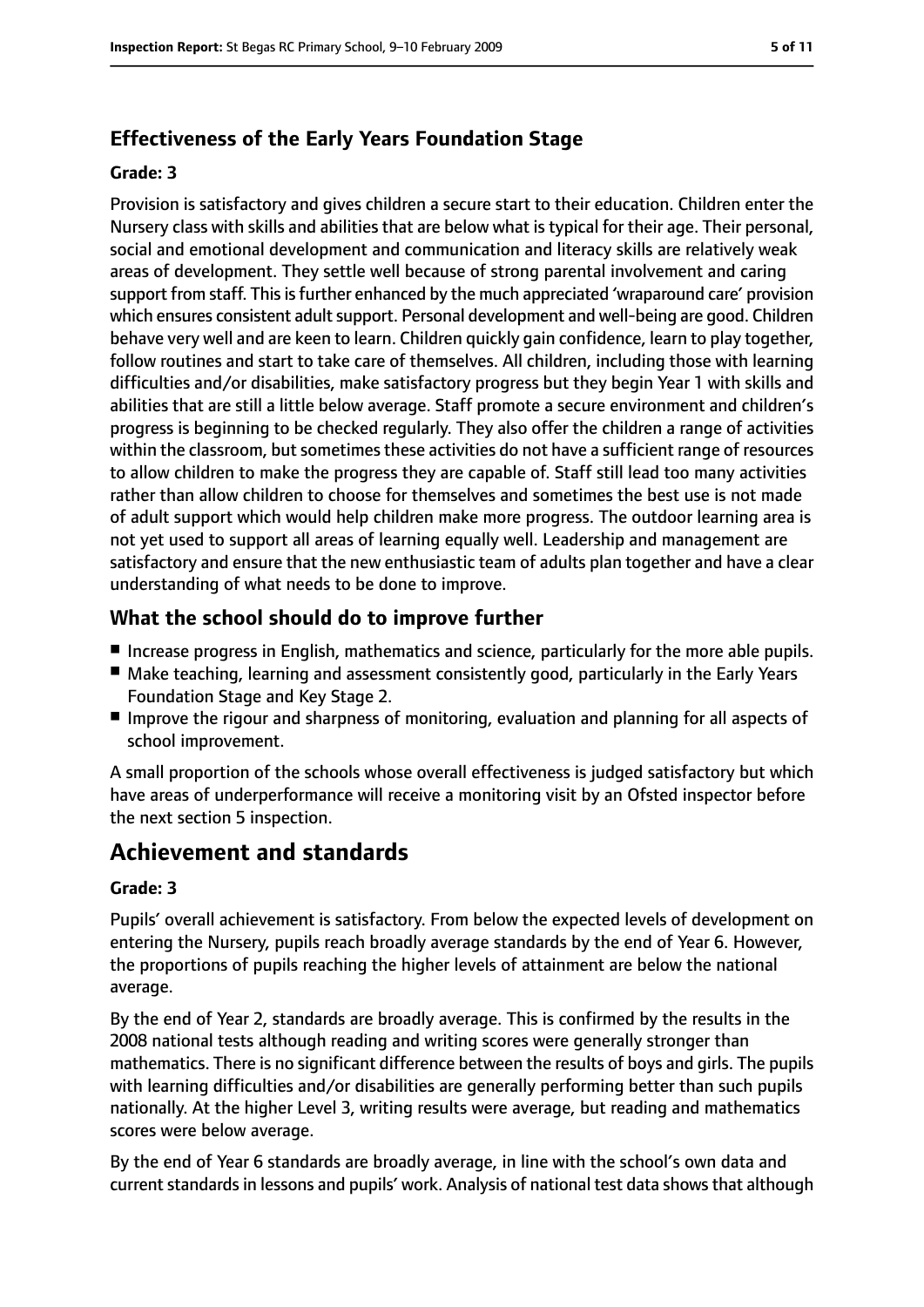there have been some variations, progress in Key Stage 2 is satisfactory. There was an improvement in the school's 2008 results in comparison to those in 2007. However, results for the higher attaining pupils were below the national average, particularly in science. The school's targets for the current Year 6 are challenging and the school's data shows pupils to be on target to meet them. Pupils with learning difficulties and/or disabilities and the few from minority ethnic backgrounds make satisfactory progress.

# **Personal development and well-being**

#### **Grade: 2**

Moral and social development are particularly strong. Pupils enjoy coming to school and say the best thing is the friendships they make in this caring and secure environment. Relationships are good and pupils play and work together in harmony. They say there is very little bullying and they can turn to the teacher if needed. Initiatives such as playground buddies help provide reassurance. Behaviour is very good. Attitudes to learning are positive and attendance is satisfactory. Pupils' spiritual development is strong and enhanced by the strong Christian ethos of the school. However, pupils' knowledge and understanding of a multicultural society and its diverse nature are much less secure. Pupils have opportunities to take on responsibilities such as being a school councillor, dinner monitor or table monitor in class. They make charitable collections at regular intervals throughout the year. Links with the local community, are strengthened through involvement in projects such as 'Groundworks', and carol singing at the local supermarket. Pupils know about staying healthy by eating well and taking exercise. They say they feel safe and know how to keep safe. Average basic skills and good social skills provide a satisfactory preparation for the next stage of learning.

# **Quality of provision**

#### **Teaching and learning**

#### **Grade: 3**

The quality of teaching and learning in Key Stages 1 and 2 is satisfactory with some good features. Typically, teachers and learners have good relationships which means that pupils are confident to contribute by asking and answering questions; lessons are managed well and there are few disruptions to the flow of lessons and learning; and teaching assistants make an effective contribution for those pupils who have additional learning needs. Where teaching is stronger the pace is brisk and the challenge is clear. For example, in a Year 5/6 English lesson, more able pupils took charge of their own learning by making decisions about how they would present their work about the 'Jabberwocky'. Pupils with additional learning needs were well supported by staff and made good progress as they learned about the meaning and use of onomatopoeia. Nevertheless, on too many occasions, teachers do not have sufficiently challenging expectations and some pupils do not make consistent progress. This is because the effective use of assessment information and the quality of marking is patchy. Where marking is effective, it is obvious to the pupil what they have done well and what they need to do to progress further. Too often, clarity in this guidance is lacking.

#### **Curriculum and other activities**

#### **Grade: 3**

The promotion of pupils' academic development is satisfactory. The range of learning opportunities and activities broadly meets the needs of most groups of pupils, including those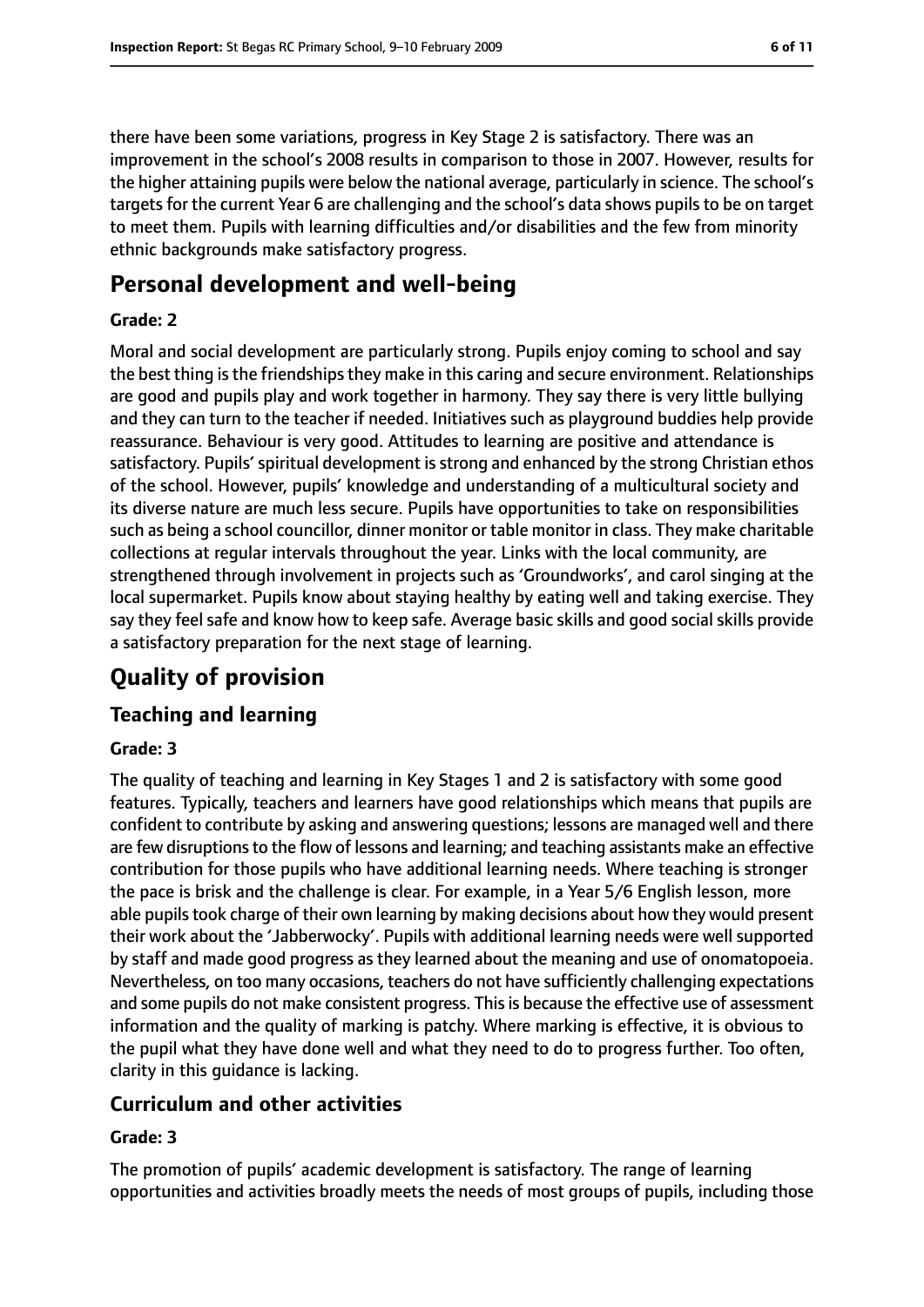with learning difficulties and/or disabilities. However, opportunities to apply and use their developing basic skills are more limited, resulting in restrictions on pupils' independent learning, particularly for higher attaining pupils. Partnerships with outside bodies enhance teaching and learning in music and physical education. Gifted and talented pupils also benefit from extra programmes run by the local authority, such as mathematics with a local secondary school. The promotion of personal development is good, particularly through the wide range of sporting and exercise activities. Pupils enjoy a range of visitors to school such as those from the local credit union who promote financial and economic training and the police who support the citizenship curriculum. Enrichment of the curriculum is satisfactory and out of school activities enhance pupils' spirituality, health and enjoyment.

#### **Care, guidance and support**

#### **Grade: 3**

Pastoral care is good and pupils are well cared for. Relationships throughout the school are supportive and encouraging; for example, pupils and teachers take lunch together. Links with outside agencies provide sound support to vulnerable pupils and those with learning difficulties and/or disabilities. Safeguarding procedures meet requirements. Health and safety issues are adequately addressed, such as risk assessments. Procedures for monitoring attendance and behaviour are good. The breakfast and tea clubsrun by the school add to the sense of belonging and security that children feel. Improved assessment systems have been established that are giving an accurate picture of how well pupils are doing and are being used to set challenging targets for pupils. These are helping to steer teaching and are beginning to have a positive impact on pupils' learning. However, the quality of guidance to pupils remains inconsistent and assessment information is not always used to its full potential in monitoring and promoting academic performance.

### **Leadership and management**

#### **Grade: 3**

The headteacher and senior staff are effective in promoting satisfactory academic achievement, good pupils' personal development, and strong pastoral care and support. The action taken to promote community cohesion is satisfactory. Analysis of local needs has identified ways to provide appropriate initiatives such as 'wraparound care' and ways to give guidance to adults seeking a 'signpost' to other services. Pupils are involved in a range of initiatives at local and wider level. The need for the effectiveness of the actions to be reviewed is established. There is also a growing recognition of the need for greater rigour in monitoring, self-evaluation and improvement planning within the school's work, particularly in the provision of academic guidance and support. Satisfactory progress is being made in developing assessment processes and their use, and is beginning to have a positive effect on pupils' progress in learning. The senior leadership team has only recently been constituted. Nevertheless, its members are working hard to bring about improvements, for example, in developing academic target setting and good marking practices. Consequently, the capacity to improve is satisfactory. Governance is satisfactory. The governing body supports the school well, but there is not sufficient independence because governors are too reliant on the headteacher for their information, rather than developing the means to find out for themselves.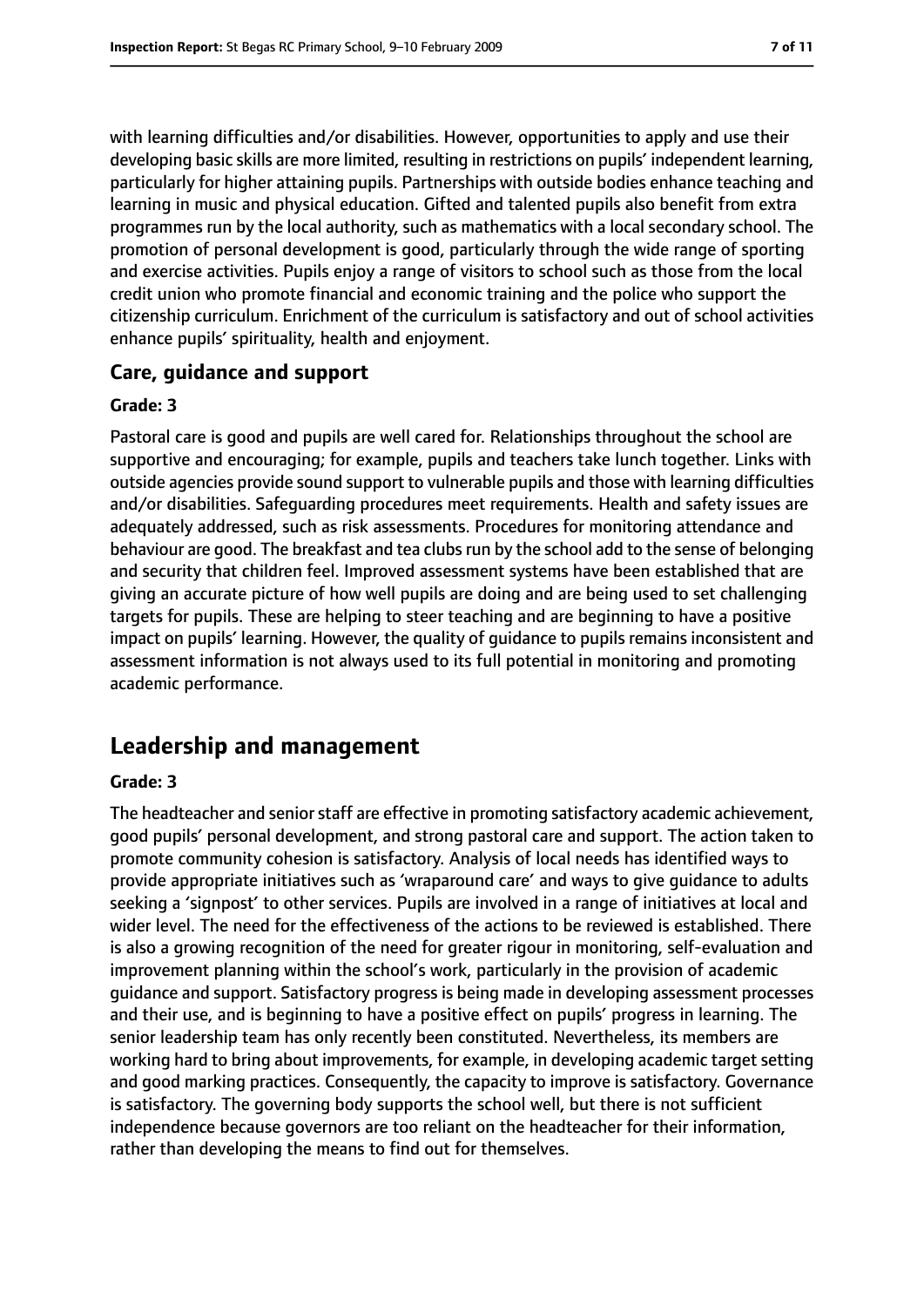**Any complaints about the inspection or the report should be made following the procedures set out in the guidance 'Complaints about school inspection', which is available from Ofsted's website: www.ofsted.gov.uk.**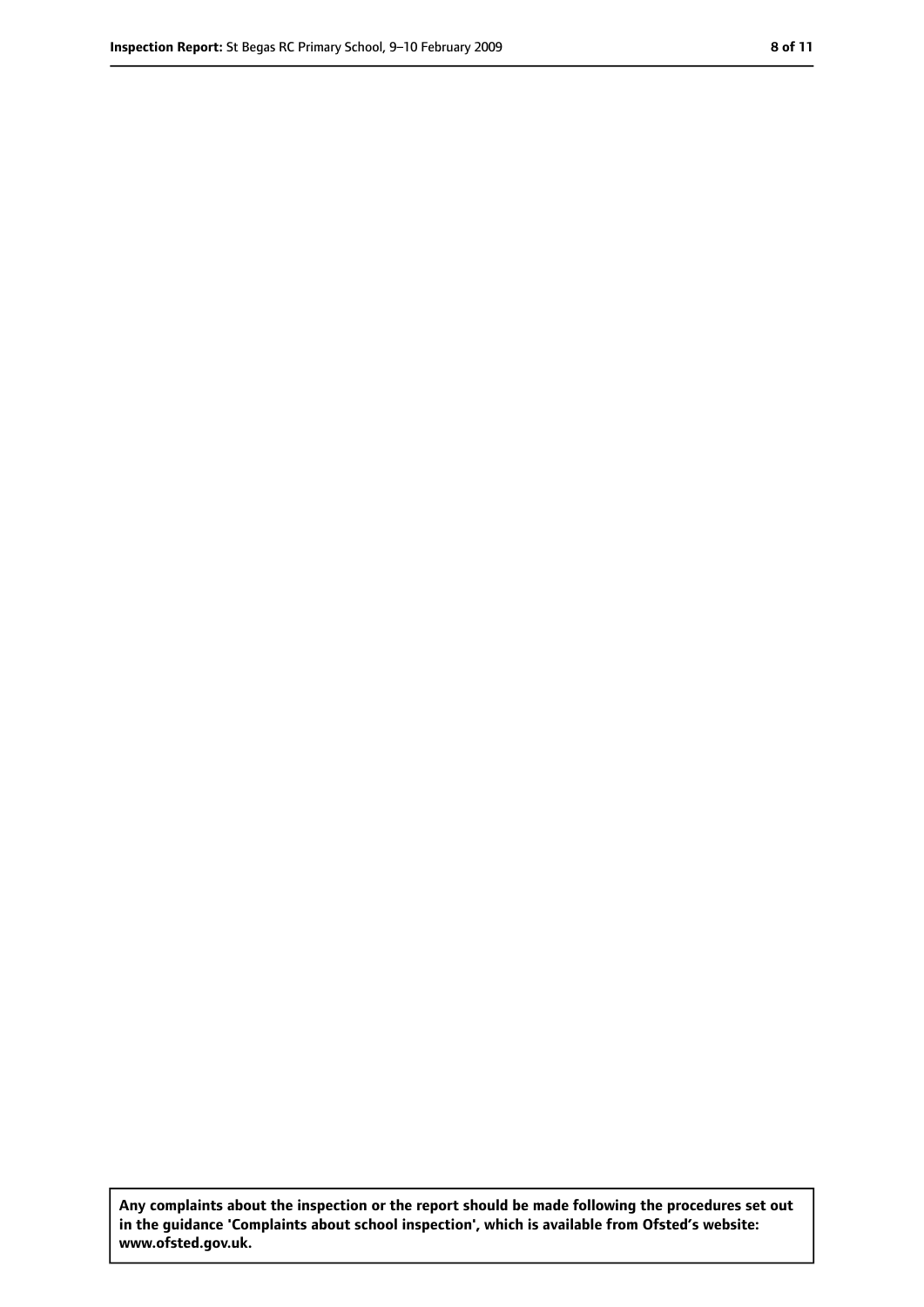# **Inspection judgements**

| Key to judgements: grade 1 is outstanding, grade 2 good, grade 3 satisfactory, and | School  |
|------------------------------------------------------------------------------------|---------|
| arade 4 inadequate                                                                 | Overall |

#### **Overall effectiveness**

| How effective, efficient and inclusive is the provision of<br>education, integrated care and any extended services in meeting the<br>needs of learners? |     |
|---------------------------------------------------------------------------------------------------------------------------------------------------------|-----|
| Effective steps have been taken to promote improvement since the last<br>inspection                                                                     | Yes |
| How well does the school work in partnership with others to promote learners'<br>well being?                                                            | २   |
| The capacity to make any necessary improvements                                                                                                         |     |

### **Effectiveness of the Early Years Foundation Stage**

| How effective is the provision in meeting the needs of children in the<br><b>EYFS?</b>       |  |
|----------------------------------------------------------------------------------------------|--|
| How well do children in the EYFS achieve?                                                    |  |
| How good are the overall personal development and well-being of the children<br>in the EYFS? |  |
| How effectively are children in the EYFS helped to learn and develop?                        |  |
| How effectively is the welfare of children in the EYFS promoted?                             |  |
| How effectively is provision in the EYFS led and managed?                                    |  |

#### **Achievement and standards**

| How well do learners achieve?                                                                               |  |
|-------------------------------------------------------------------------------------------------------------|--|
| The standards <sup>1</sup> reached by learners                                                              |  |
| How well learners make progress, taking account of any significant variations<br>between groups of learners |  |
| How well learners with learning difficulties and/or disabilities make progress                              |  |

<sup>&</sup>lt;sup>1</sup>Grade 1 - Exceptionally and consistently high; Grade 2 - Generally above average with none significantly below average; Grade 3 - Broadly average to below average; Grade 4 - Exceptionally low.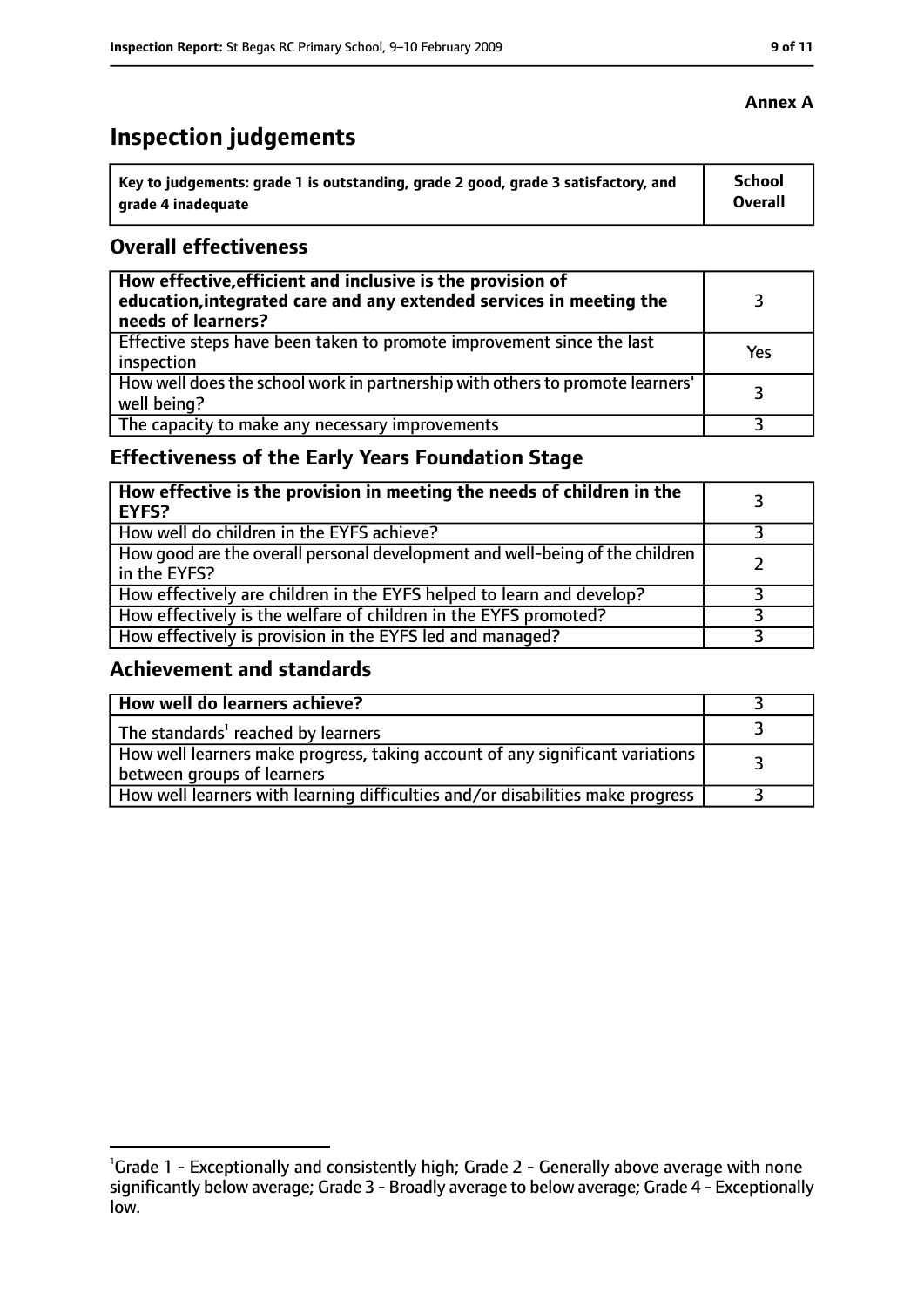# **Personal development and well-being**

| How good are the overall personal development and well-being of the<br>learners?                                 |  |
|------------------------------------------------------------------------------------------------------------------|--|
| The extent of learners' spiritual, moral, social and cultural development                                        |  |
| The extent to which learners adopt healthy lifestyles                                                            |  |
| The extent to which learners adopt safe practices                                                                |  |
| The extent to which learners enjoy their education                                                               |  |
| The attendance of learners                                                                                       |  |
| The behaviour of learners                                                                                        |  |
| The extent to which learners make a positive contribution to the community                                       |  |
| How well learners develop workplace and other skills that will contribute to<br>their future economic well-being |  |

# **The quality of provision**

| $\vert$ How effective are teaching and learning in meeting the full range of<br>learners' needs?        |  |
|---------------------------------------------------------------------------------------------------------|--|
| How well do the curriculum and other activities meet the range of needs and<br>  interests of learners? |  |
| How well are learners cared for, quided and supported?                                                  |  |

### **Leadership and management**

| How effective are leadership and management in raising achievement<br>and supporting all learners?                                              |     |
|-------------------------------------------------------------------------------------------------------------------------------------------------|-----|
| How effectively leaders and managers at all levels set clear direction leading<br>to improvement and promote high quality of care and education |     |
| How effectively leaders and managers use challenging targets to raise standards                                                                 |     |
| The effectiveness of the school's self-evaluation                                                                                               | 3   |
| How well equality of opportunity is promoted and discrimination eliminated                                                                      | 3   |
| How well does the school contribute to community cohesion?                                                                                      | 3   |
| How effectively and efficiently resources, including staff, are deployed to<br>achieve value for money                                          | 3   |
| The extent to which governors and other supervisory boards discharge their<br>responsibilities                                                  |     |
| Do procedures for safequarding learners meet current government<br>requirements?                                                                | Yes |
| Does this school require special measures?                                                                                                      | No  |
| Does this school require a notice to improve?                                                                                                   | No  |